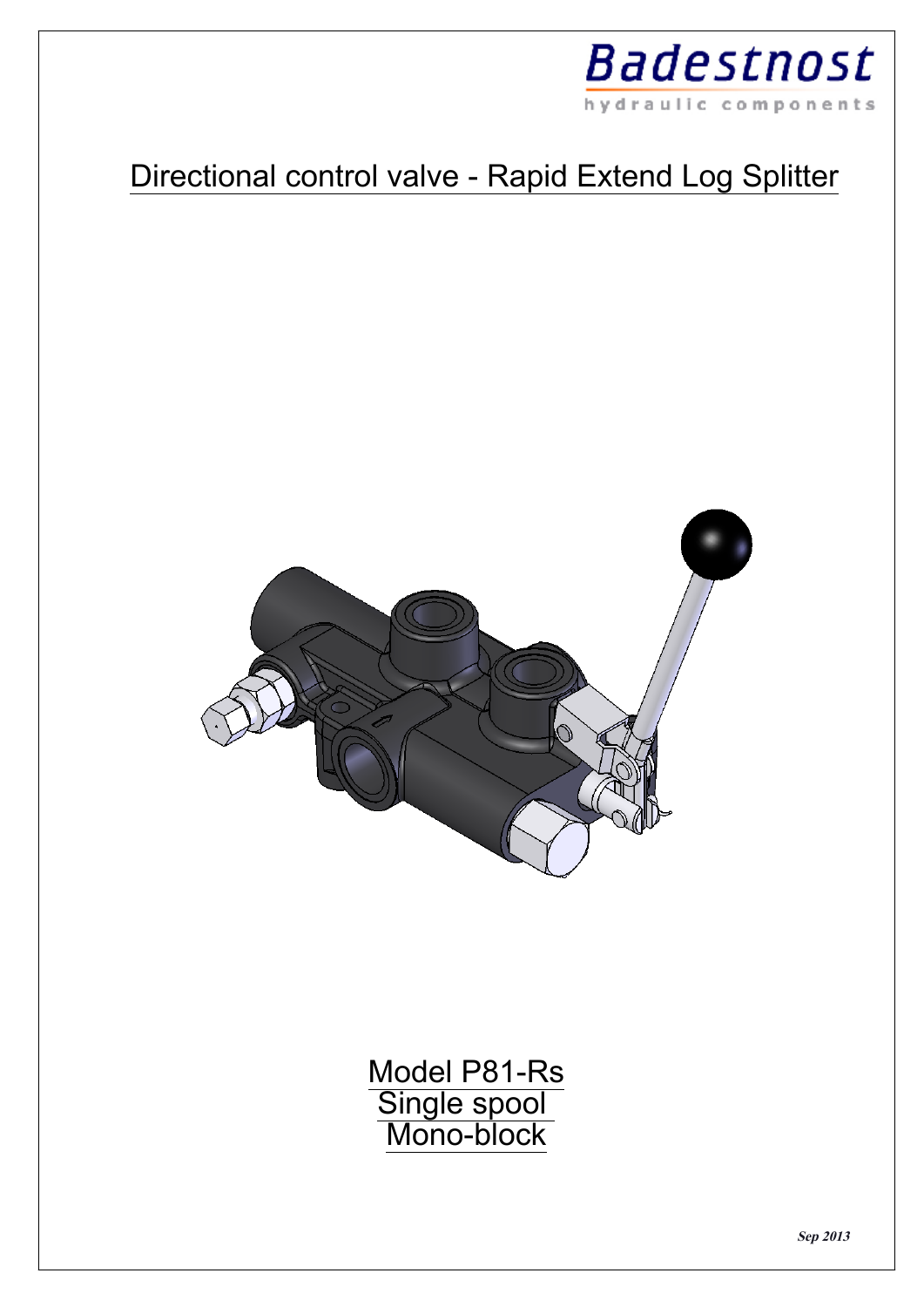The P81 Rs is a log splitter valve like its earlier version P81 A2, but now it features an extremely fast "rapid extend" high speed mode. The P81 Rs has been specifically designed to reduce system cost by allowing a single stage pump to be used in systems currently using two stage (hi-low) pumps. When extra force is required the P81 Rs allows the user to manually shift from high speed mode to high force mode. A "soft stop" differentiates between high force and high speed modes.

## Standard features

- Hydraulically balanced, hard chrome plated spool
- Lever system in which the handle can be installed in up or down position
- Pressure release detent on retract
- Nominal flow 16 l/min, extends the flow up to 80 l/min
- Manual shift from high speed mode to high force mode
- $\bullet$  Spring center 4 position spool with soft stop
- In exposed environments do NOT mount with spool in vertical position

| Nominal flow rating                           |                         | $16$ $l/min$                             | 4 gpm                                          |
|-----------------------------------------------|-------------------------|------------------------------------------|------------------------------------------------|
| Operating pressure (max.)                     | at port P               | 250 <sub>bar</sub>                       | 3600 psi                                       |
|                                               | at work ports A and B   | 300 bar                                  | 4300 psi                                       |
| Back pressure (max.)                          | outlet port T           | 10 <sub>bar</sub>                        | $150$ psi                                      |
| Internal leakage (standard)<br>$A(B)$ T       | $p = 120$ bar           | $20 \text{ cm}^3/\text{min}$             | $1, 2$ in <sup>3</sup> /min                    |
| Fluid                                         |                         | Mineral base oil                         |                                                |
| Fluid temperature                             | with NRB (BUNA-N) seals | from $-20^{\circ}$ C to $80^{\circ}$ C   | from $-4$ <sup>o</sup> F to 176 <sup>o</sup> F |
| Viscosity                                     | operating range         | from 15 to 75 mm <sup>2</sup> /s         | from $15$ to $75cSt$                           |
|                                               | min.                    | $12 \text{ mm}^2/\text{s}$               | $12 \text{ cSt}$                               |
|                                               | max.                    | $400 \text{ mm}^2/\text{s}$              | $400 \text{ cSt}$                              |
| Max. contamination level                      |                         | $-19/16 -$ ISO 4406                      | $NAS$ 1638 – class 10                          |
| Ambient temperature for<br>working conditions |                         | from -40 $^{\circ}$ C to 60 $^{\circ}$ C | from -40 $\degree$ F to 140 $\degree$ F        |
| Spool stroke                                  |                         | 8,5/10,5                                 | $0,34/0,4$ in                                  |
| Actuating force                               |                         | $<$ 220 N                                | $\leq 50$ lbs                                  |

## Hydraulic scheme of P81-Rs-S10

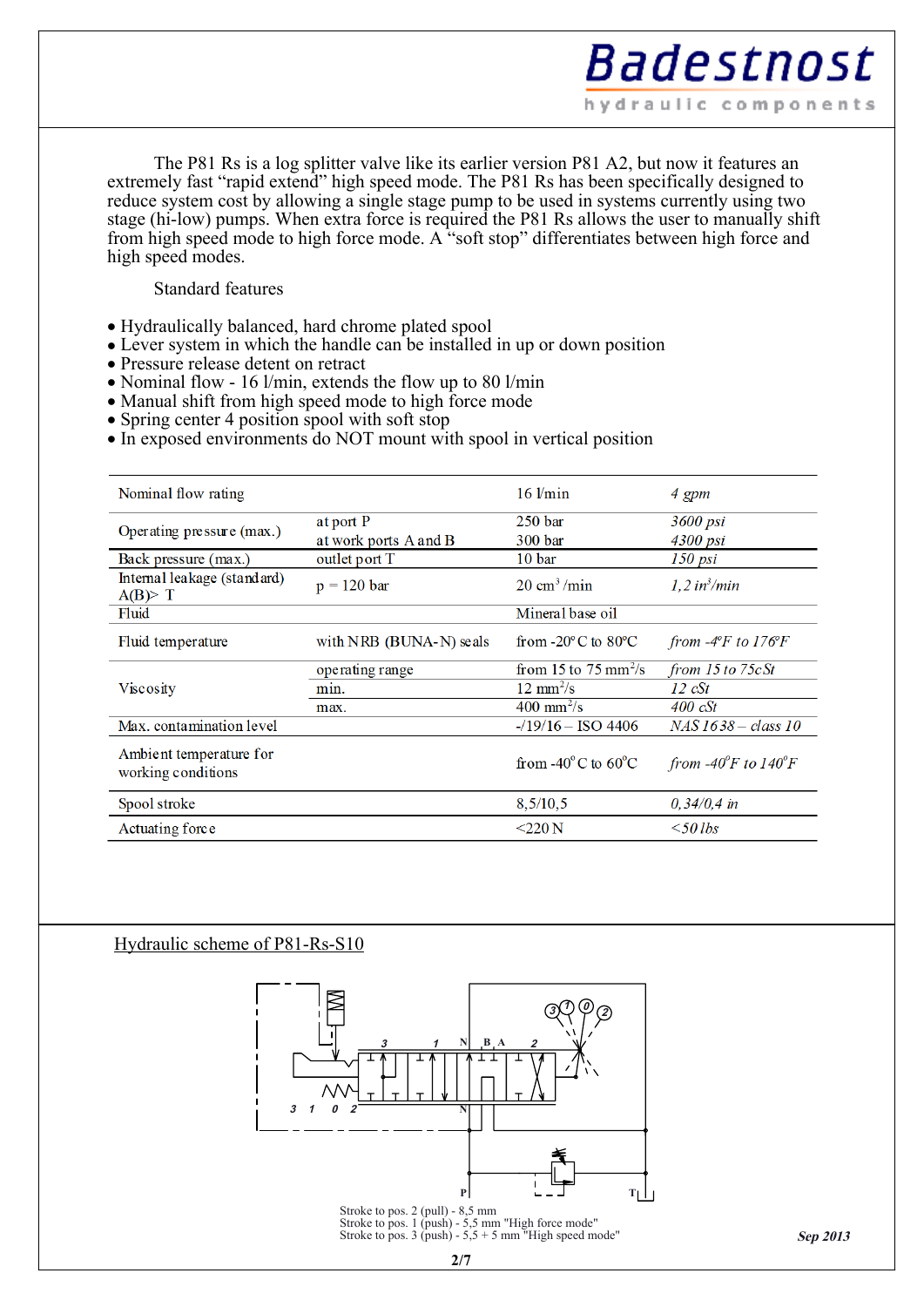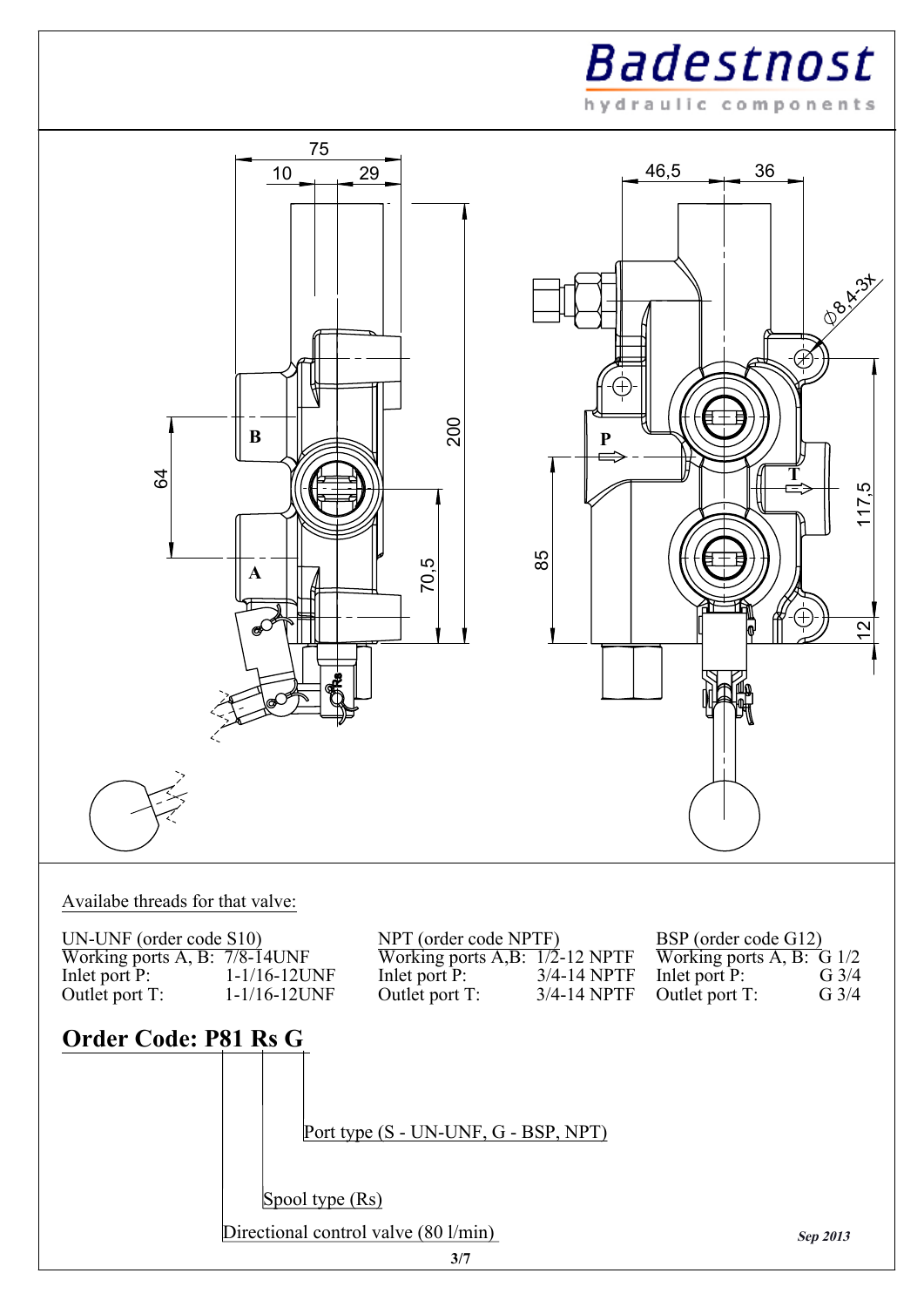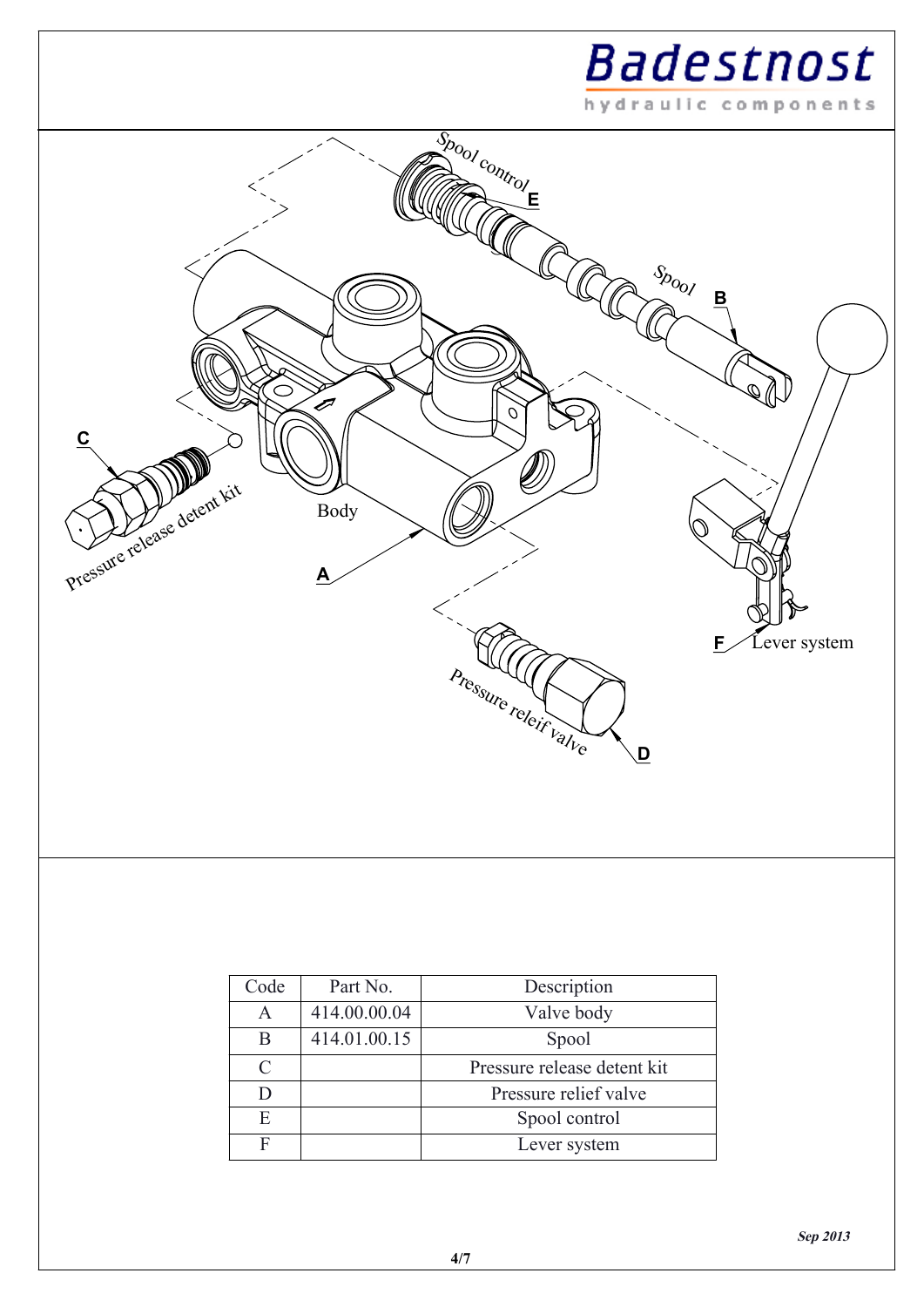

To replace the o-ring (8) on the spool (4) the following procedure must be followed.

1. Remove the pressure release detent. (refer to page 4/7)

2. Use a needle nose pliers to reach into the cavity and to grip onto the small stem on the piston. Remove the piston.

3. Remove the steel ball at the bottom of the piston cavity (a magnet may help).

4. After removing the snap ring (3) and end plate (12) at the rear, remove the spool assembly by pushing the spool out the rear. Now you can replace o-ring (2).

5. Secure the spool and remove the button head cap screw (10). The spool may be secured by using a vice to clamp over the handle end clevis slot (with the slot perpendicular to the jaws) or by placing the clevis slot over a rigid bar. Do not clamp on the outside surface of the spool. Remove the cap screw from the spring end of the spool. If the cap screw socket is rounded out, it can be removed by using a drill to remove the button head, then removing the attachment parts and then using a locking pliers to grasp and remove the screw shank. Finally remmove parts  $(6)$ ,  $(12)$ ,  $(7)$  from the spool  $(4)$ .

6. The existing o-ring (8) can be cut off. The new o-ring is installed from the attachment end. After placing the new o-ring wait a few minutes so it can regain it is original shape, and then reinstall the spool.

7. The valve is reassembled by following the same directions in reverse. The o-ring and spool must be lubricated with oil before installation.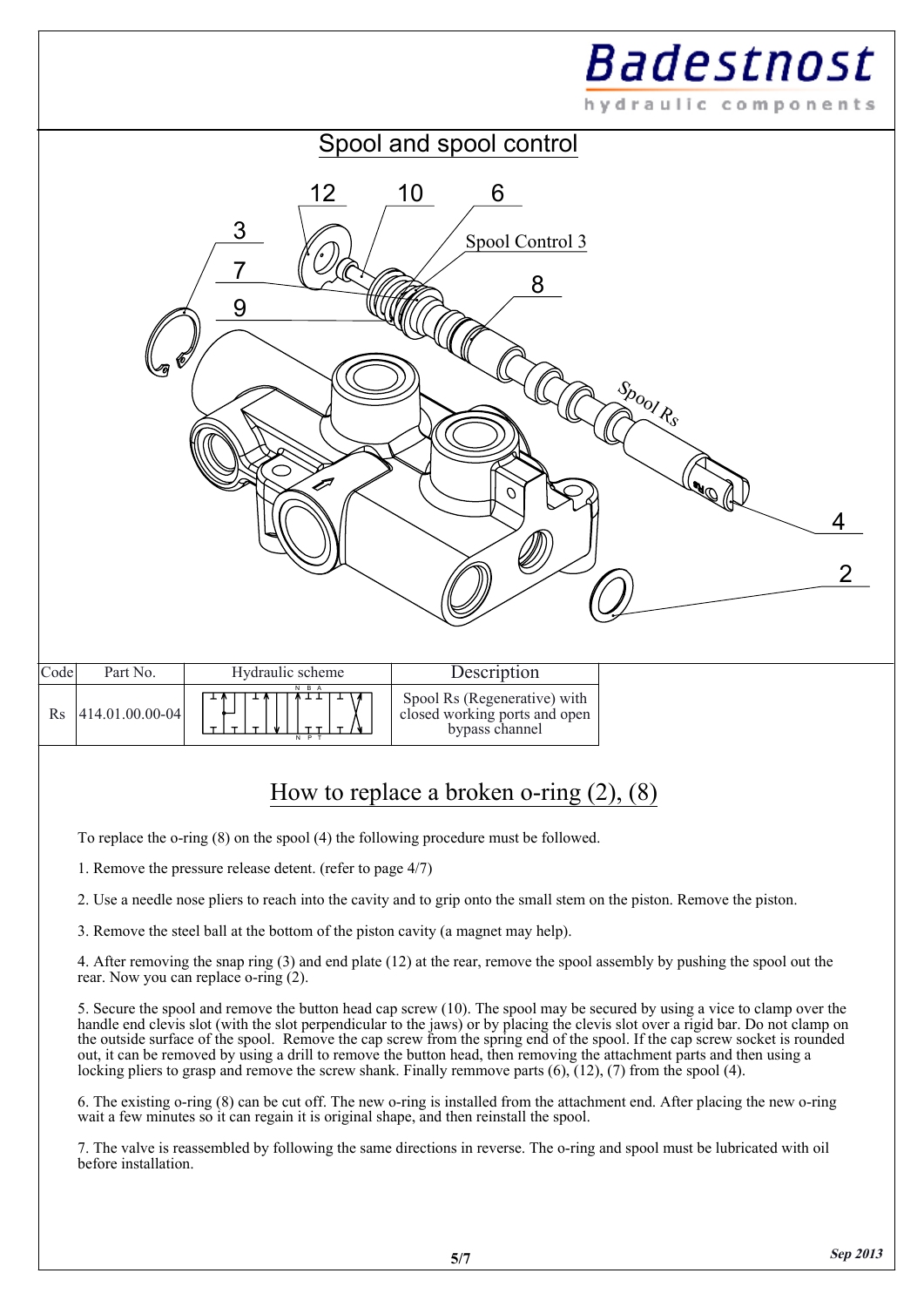

| $POS. \#$      | PART#           | <b>DESCRIPTION</b>                | QTY.           |
|----------------|-----------------|-----------------------------------|----------------|
| 1              | 414.02.00.01    | <b>SPRING ADAPTER</b>             | 1              |
| $\overline{2}$ | 79.00.03        | <b>SPRING</b>                     | 1              |
| 3              | 414.02.00.03    | <b>PLUG</b>                       | 1              |
| $\overline{4}$ | 414.02.00.04    | <b>JAM NUT</b>                    | 1              |
| 5              | 414.02.00.05    | <b>ADJUSTING SCREW</b>            | 1              |
| 6              | 414.03.01.01    | <b>PISTON SLEEVE</b>              | 1              |
| 7              | <b>DIN 3771</b> | O-RING 12.5x1.8                   | 1              |
| 8              | <b>DIN 3771</b> | O-RING 11.2x1.8                   | 1              |
| 9              | 414.03.02.01    | <b>PISTON</b>                     | 1              |
| 10             |                 | <b>BACK-UP WASHER</b><br>5.1x1.4  | $\overline{2}$ |
| 11             | <b>DIN 3771</b> | $O-RING 4x1.8$                    | 1              |
| 12             | <b>DIN 3771</b> | $O-RING$ $5x1.8$                  | 1              |
| 13             |                 | <b>STEEL BALL</b>                 | 1              |
| 14             |                 | BACKUP RING 16x1,3x1,4            | 1              |
| 15             |                 | <b>BACKUP RING</b><br>14.28x1x1.3 | 1              |
|                |                 |                                   |                |

## Pressure release detent

 This feature provides a pressure release detent for the spool "out" (handle in) position. When the spool is manually placed in the detent position oil is directed to the "B" work port (the port away from the handle). When the pressure in the "B" port reaches a preset level the detent will release and the spool will center. The factory setting is 70 bar. The detent release pressure is adjustable by loosening the jam nut (15). Turning the adjusting screw (16) clockwise will increase the detent release pressure and counterclockwise will decrease the pressure.

NOTE: If the detent release pressure is adjusted too high the spool will not center, if the pressure is too low the detent will not hold.